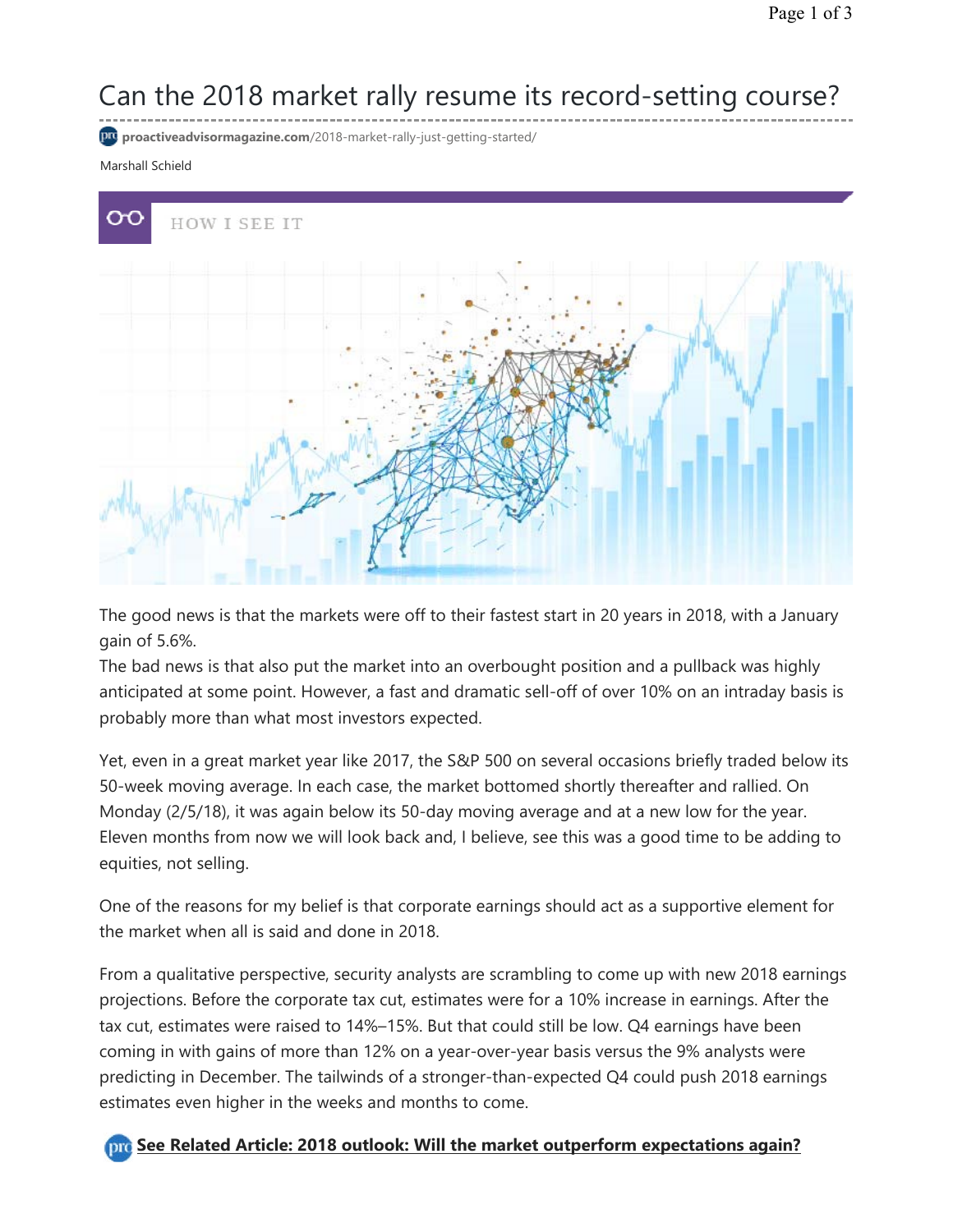From a quantitative perspective, the picture is even better. Yale Hirsch, founder and editor of the Stock Trader's Almanac, first introduced the January barometer back in 1972. Simply stated, his analysis showed that the direction of the S&P 500 in January has a high degree of accuracy in predicting the results of the entire year:

- There's a 74.6% batting average on correctly predicting the rest of a calendar year based on whether January was positive or negative.
- Every down January for the S&P 500 since 1950, without exception, preceded a new or extended bear market, a flat market, or a 10% correction (2016 is a recent example).
- Since 1950, the market has had 39 up Januarys, which has translated into 37 years of finishing in positive territory.

All in all, a very impressive record.

However, by digging deeper into the data, we see an even stronger pattern where really big Januarys, those with gains of over 5%, have an even better track record of predicting the outcome for the year and signaling higher returns.

|      |                | Gain<br>Next 11 |       |
|------|----------------|-----------------|-------|
| Year | <b>January</b> | <b>Months</b>   | Year  |
| 1951 | 6.1%           | 9.8%            | 16.5% |
| 1954 | 5.1%           | 38.0%           | 45.0% |
| 1961 | 6.3%           | 15.8%           | 23.1% |
| 1967 | 7.8%           | 11.4%           | 20.1% |
| 1975 | 12.3%          | 17.1%           | 31.5% |
| 1976 | 11.8%          | 6.5%            | 19.1% |
| 1980 | 5.8%           | 18.9%           | 25.8% |
| 1985 | 7.4%           | 17.6%           | 26.3% |
| 1987 | 13.2%          | $-9.9%$         | 2.0%  |
| 1989 | 7.1%           | 18.9%           | 27.3% |
| 1997 | 6.1%           | 23.5%           | 31.0% |
| 2013 | 5.0%           | 23.4%           | 29.6% |
| 2018 | 5.6%           | ?               | ?     |

## TABLE 1: S&P 500 PERFORMANCE AFTER JANUARY GAINS OVER 5%

Source: STIR Research

January gains of over 5% are not that common but lead to several observations:

- Over the past 68 years, we have had just 12 prior occurrences, or once every six years.
- 75% of the Januarys with greater than 5% gains occurred in secular bull markets.
- 100% of the time, the S&P ended in the green.
- Double-digit gains over the following 11 months (February through December) occurred 75% of the time.
- 92% of the time, the following 11 months of the year showed gains.
- 92% of the time, the year ended with a double-digit gain.